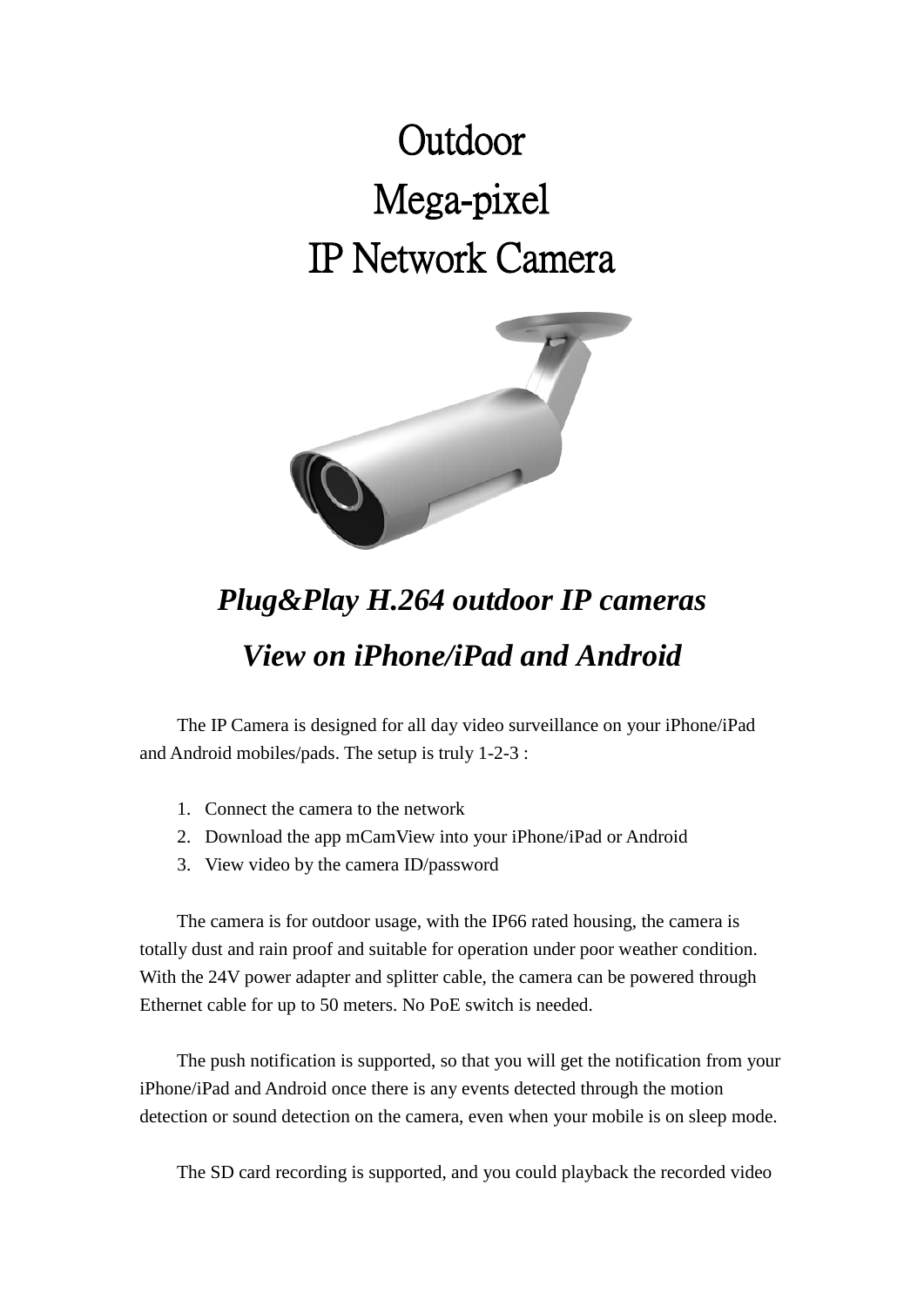on your iPhone/iPad and Android. You could also do the SD card recording only when there is motion or sound detection to save the SD card storage size. The motion and sound detected recording has a 5 seconds pre-recording, so that you will always catch the critical moment.

For day & night usage, there are two video sensors/lens on the camera, one for day and one for night. The day lens and night lens focus are separately tuned for day light and Infra Red light for best video quality. No ICR, no mechanical problem.

The WPS(WiFi Protected Setup) is supported. You could set up the WiFi connection of the camera with the router by clicking the WPS button on the camera and on the router at the same time. No more complicated WiFi configuration.

The IP camera is ideal for securing small businesses, home offices and residences. The IP Camera is a perfect replacement of the alarm system and traditional analog CCTV camera in your house and shop. .

## *Features*

- Plug & play by ID/password, no IP address or DNS settings.
- $\triangleright$  IP66 rated housing
- $\triangleright$  H.264 video compression
- $\triangleright$  Mega-pixel for up to 1280x800 resolution at 30 fps.
- $\triangleright$  Two sensors/lens for day and night separately.
- Power through Ethernet cable for up to 50 meters.
- $\triangleright$  SD card video recording with 5 seconds of pre-recording..
- $\geq$  802.11 n wireless with WEP and WPA/WPA2 security support.
- $\triangleright$  WPS (WiFi Protected Setup) support.
- $\triangleright$  Triple video streaming on PC, mobile and SD card recording.
- $\triangleright$  Night mode control support automatic, manual and scheduled modes.
- $\triangleright$  Software adjustable 1 to 3 high power IR LED numbers.
- $\triangleright$  Connect up to 20 users simultaneously
- $\triangleright$  Bundle with free video management software CamView.
- $\triangleright$  Push notification on iPhone/iPad and Android for motion and sound detection.
- Email/ftp alarm message for motion and sound detection.
- $\triangleright$  Event scheduling.
- $\triangleright$  Video recording on NAS device.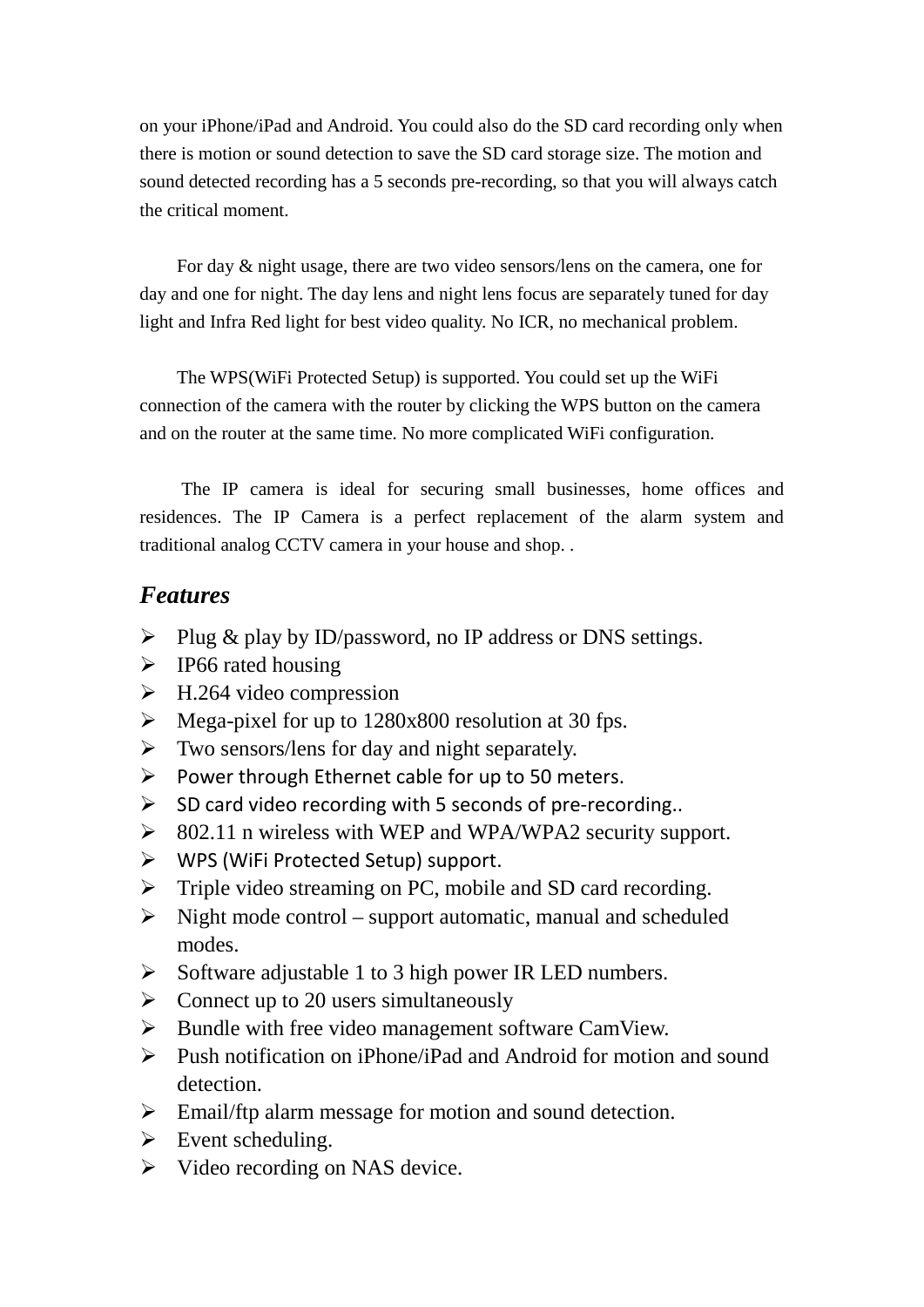- $\triangleright$  Internal real time clock
- Watchdog function to prevent system failure.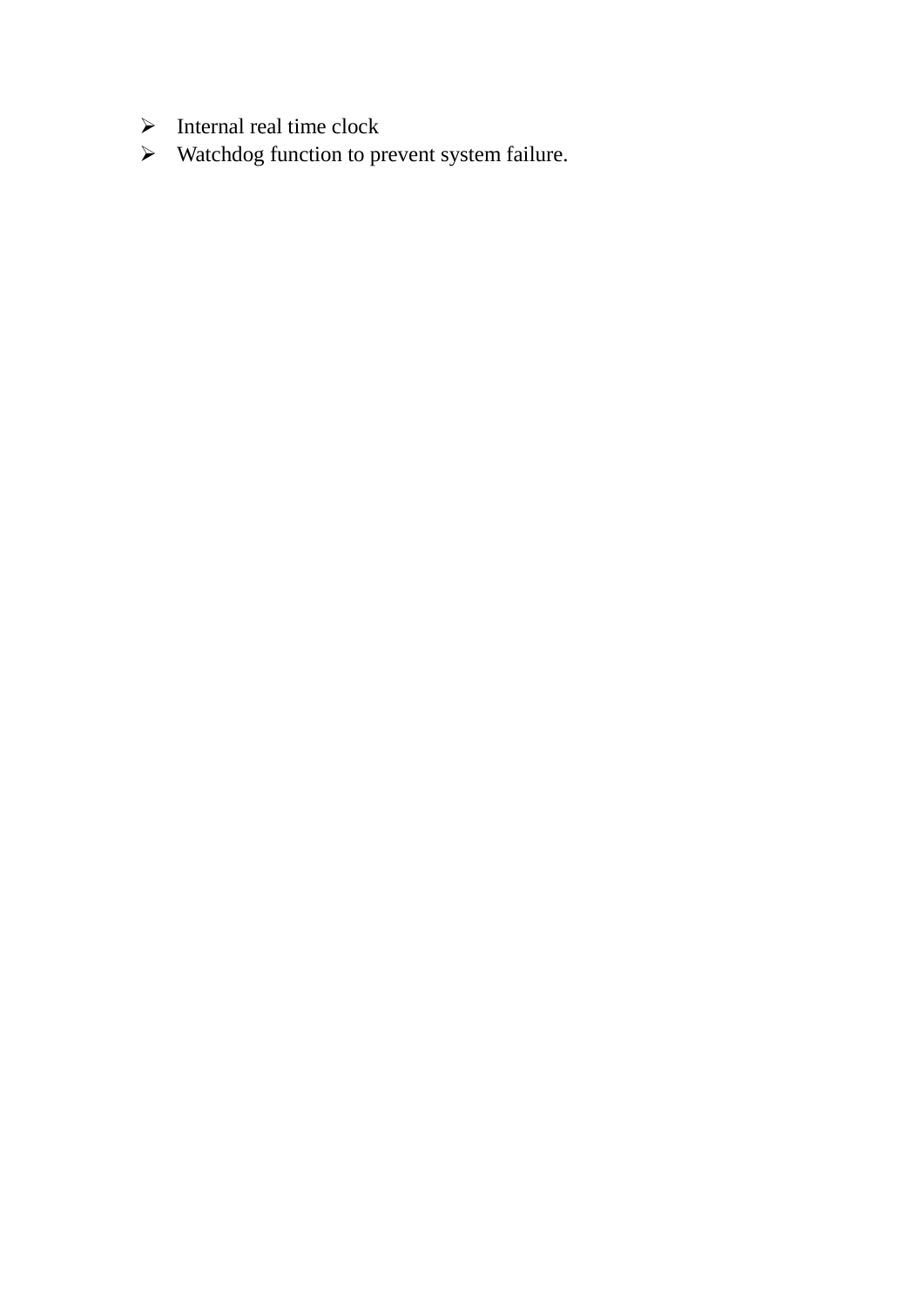## *Specifications*

| <b>Models</b>             | Outdoor Mega-pixel                                               |
|---------------------------|------------------------------------------------------------------|
| <b>Power</b>              | DC 20V, 0.6A                                                     |
| <b>Processors</b>         | RISC CPU, hardware video processing and compression.             |
| <b>Network interface</b>  | Ethernet 10BaseT/100BaseTX, Auto-MDIX, RJ-45                     |
| <b>Wireless interface</b> | IEEE 802.11n 90 - 150 Mbps                                       |
|                           | IEEE 802.11g 6 - 54 Mbps                                         |
|                           | IEEE 802.11b 1 - 11 Mbps                                         |
|                           | Transmit power: 14.5dBm typically @ 802.11g                      |
|                           | 17.5dBm typically @ 802.11b                                      |
|                           | Receiver sensitivity: 54Mbps: Typical -73dBm @ 10%<br><b>PER</b> |
|                           | 11Mbps: Typical -86dBm @ 10%                                     |
|                           | <b>PER</b>                                                       |
|                           | Antenna gain: 0.1 dBi                                            |
| <b>Housing</b>            | IP66 rated                                                       |
| <b>Image sensor</b>       | RGB Mega 1/4 inch CMOS                                           |
|                           | Day and night separate sensors                                   |
|                           | Automatic exposure control, automatic white balance,             |
|                           | automatic gain control, automatic brightness control.            |
| <b>Light sensitivity</b>  | $0.2$ Lux (IR LED off)                                           |
|                           | 0 Lux (with 10 meters IR LED on)                                 |
|                           | Automatically turn on the IR LED on low light                    |
|                           | environment.                                                     |
| <b>IR LED</b>             | 1 to 3 high power IR LED, software adjustable.                   |
| Lens                      | 4.2 mm, F2.4, viewing angle: $62^{\circ}$ , fixed iris.          |
|                           | focus range: 30 cm to infinity                                   |
|                           | Day and night separate lens                                      |
| <b>Buttons</b>            | One reset button, to factory default settings                    |
|                           | One WPS button for automatic WiFi setup                          |
| <b>Indicators</b>         | One LED for Internet connection status indication                |
|                           | One LED for Ethernet connection indication                       |
|                           | One LED for SD card recording indication                         |
| <b>Video compression</b>  | H.264, baseline profile level 3.1                                |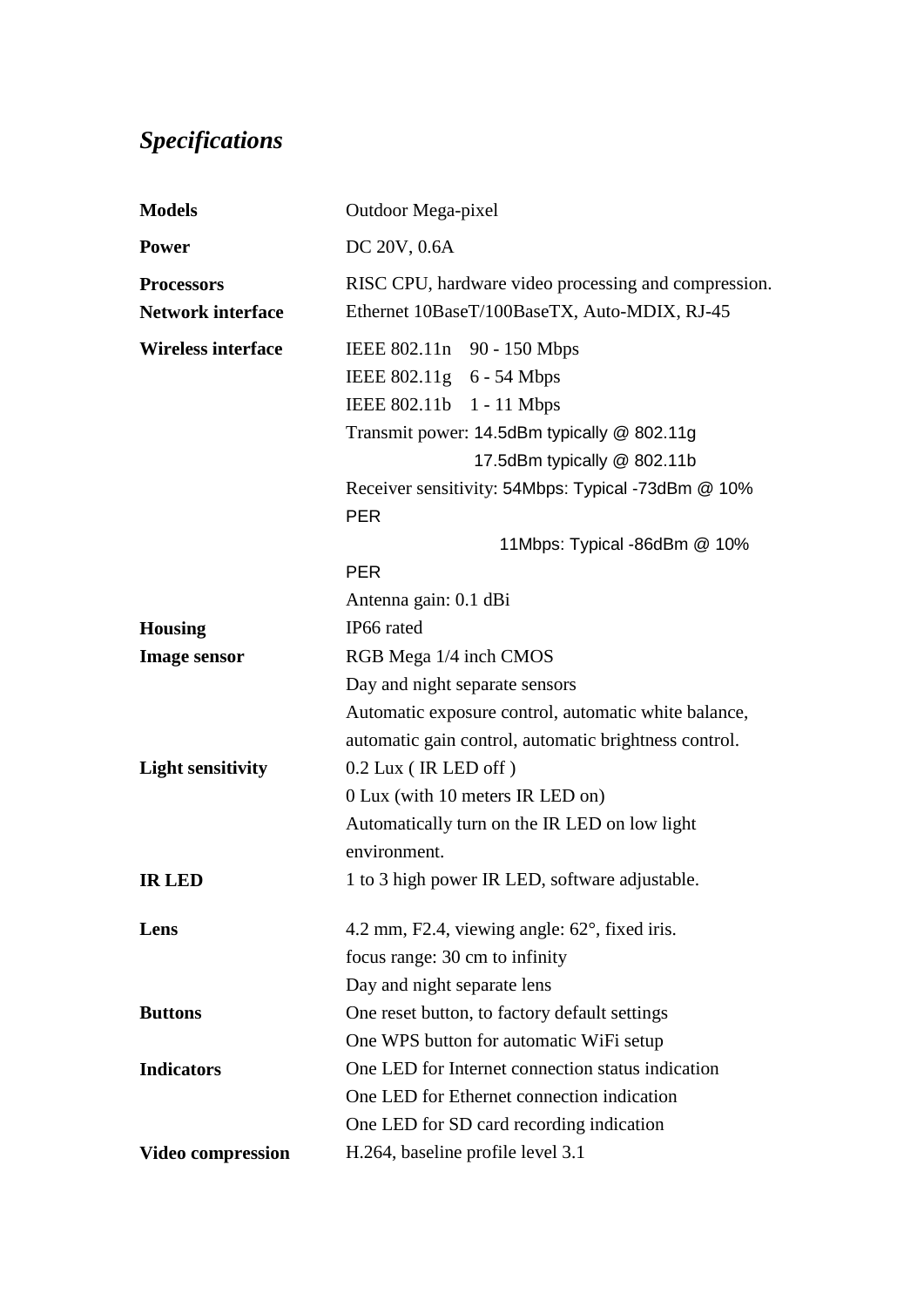| <b>Video streaming</b>        | Separate frame rate/resolution/bandwidth settings<br>for PC and mobile.                                                                                                                  |
|-------------------------------|------------------------------------------------------------------------------------------------------------------------------------------------------------------------------------------|
| <b>Video settings</b>         | Resolution: (WXGA)1280x800, 1024x768, VGA(640x480),<br>QVGA(320x240)<br>Bandwidth: 64k, 128k, 256k, 512k, 768k, 1M, 1.2M, 1.5M, 2M, 3M<br>bps<br>Frame rate: 1~5, 10, 15, 20, 25, 30 fps |
| <b>Audio</b>                  | Built-in microphone for audio monitoring<br>Audio compression: G.711                                                                                                                     |
| <b>Security</b>               | Web management username/password protection<br>Video display ID/password protection<br>WiFi WEP and WPA/WPA2 security mode                                                               |
| Installation,                 | Plug & play by ID/password.                                                                                                                                                              |
| management and                | Video management software-CamView for video access                                                                                                                                       |
| maintenance                   | and multi-camera management                                                                                                                                                              |
|                               | Firmware upgrades via FTP                                                                                                                                                                |
| <b>Web browsing</b>           | Built-in web server for standard web browser access                                                                                                                                      |
|                               | Video display on IE browser                                                                                                                                                              |
|                               | Video snapshot on any browser                                                                                                                                                            |
| <b>Supported protocols</b>    | IPv4, HTTP, TCP, ICMP, RTSP, RTP, UDP, RTCP,<br>SMTP, SNTP, FTP, DHCP, ARP, DNS, PPPoE, etc.                                                                                             |
| <b>Accessories (included)</b> | Power adaptor, RJ45 Ethernet cable, cable splitter, quick<br>installation guide, CD with installation software and<br>User's Manual, ID/Password card.                                   |
| Video management              | Surveillance software for viewing and archiving up to 36                                                                                                                                 |
| software                      | cameras                                                                                                                                                                                  |
| <b>Users</b>                  | Up to 20 simultaneous unicast users                                                                                                                                                      |
|                               | (depends on video settings)                                                                                                                                                              |
| <b>Alarm and event</b>        | Events triggered by motion and sound detection                                                                                                                                           |
| management                    | Email/ftp alarm message                                                                                                                                                                  |
|                               | Push notification on iPhone/iPad and Android devices.                                                                                                                                    |
| <b>Dimensions (HxWxD)</b>     | 52 x 58 x 230 mm,                                                                                                                                                                        |
| and weight                    |                                                                                                                                                                                          |
|                               | 368 g, incl. camera bracket, excl. power adaptor                                                                                                                                         |
| <b>Approvals</b>              | EMC - CE, FCC Part 15 Subpart B Class B                                                                                                                                                  |
|                               | Wireless RF - CE, FCC Part 15 Subpart C<br>Power supply: CE, FCC, UL, EN 60950                                                                                                           |